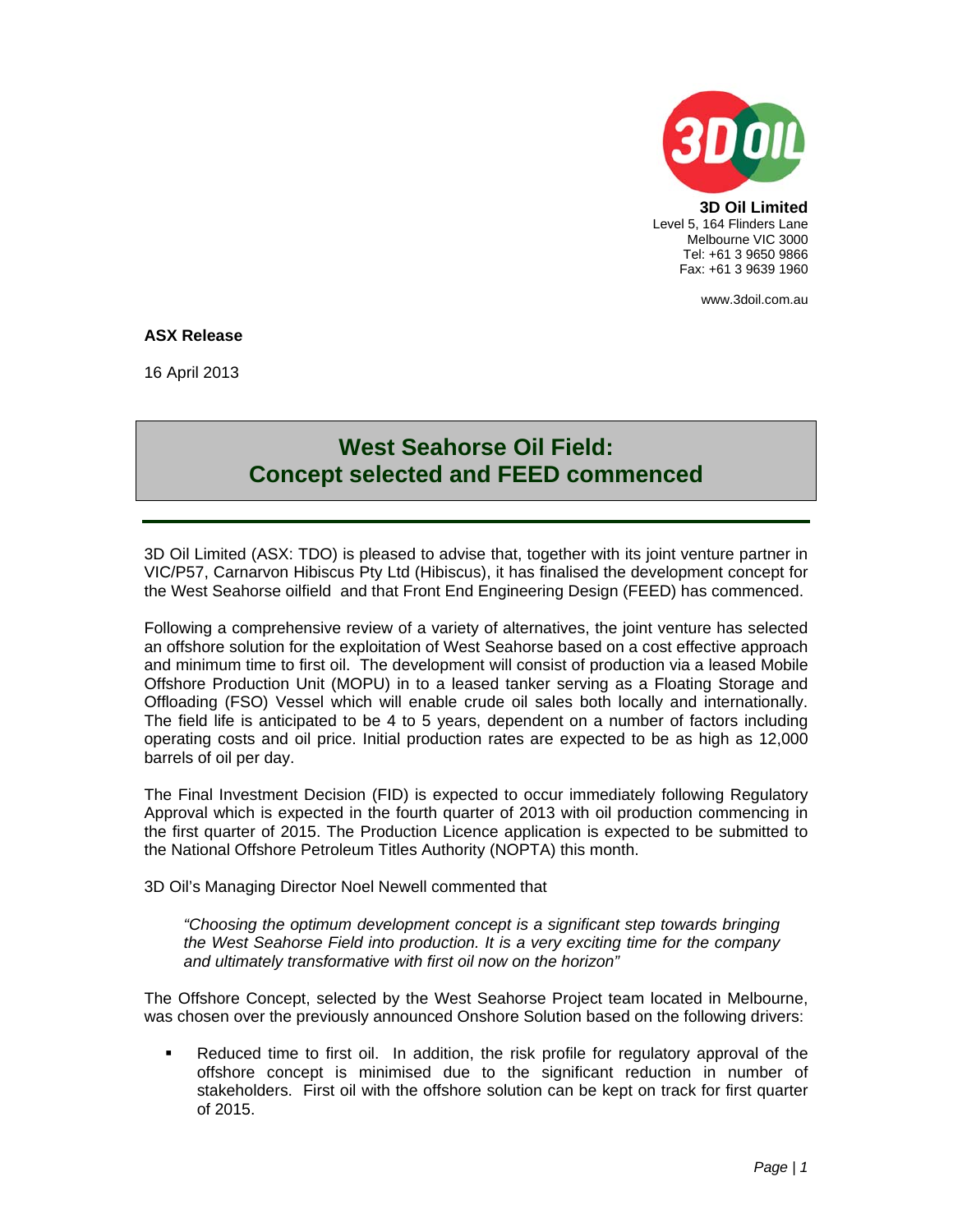- The FSO concept is a proven development concept in the Bass Strait and in other areas with similar harsh offshore environments (i.e. New Zealand).
- The offshore solution opens the crude sales to both domestic and international markets, a factor now highlighted by uncertainty over the Shell Geelong refinery.

The FEED contract has been awarded to Melbourne-based engineering firm WorleyParsons and will be conducted in conjunction with the Regulatory Approval process leading to FID.

# Facility Description

The selected Development Concept is described herein:

- Two production wells will be drilled via a jack-up drilling rig prior to the arrival of the MOPU. The West Seahorse wells will be drilled, cased and suspended using the jack-up drilling rig and will be completed for production from the MOPU using a hydraulic snubbing unit. Two production wells will be connected directly to the MOPU through the use of surface completions.
- The Mobile Offshore Production Unit (MOPU) is a modified jack-up fixed to the seabed at West Seahorse field location for the life of the project. The MOPU will include processing facilities to remove associated gas and water, to stabilise the crude oil, and export the stabilised crude. Produced gas will be processed and utilized for fuel gas and enhanced recovery (gas lift) with the remaining gas being flared. Produced water will be treated to regulatory requirement quality and disposed overboard.
- The stabilised oil will be produced via a 1.5km 4-inch flexible flowline to a catenary anchor leg moored (CALM) buoy and flexible hose to a Floating Storage Offloading (FSO) vessel. The FSO can then either load to another vessel in tandem mooring or shuttle the crude to a refinery.



*Illustration of the MOPU and tanker facilities proposed for West Seahorse*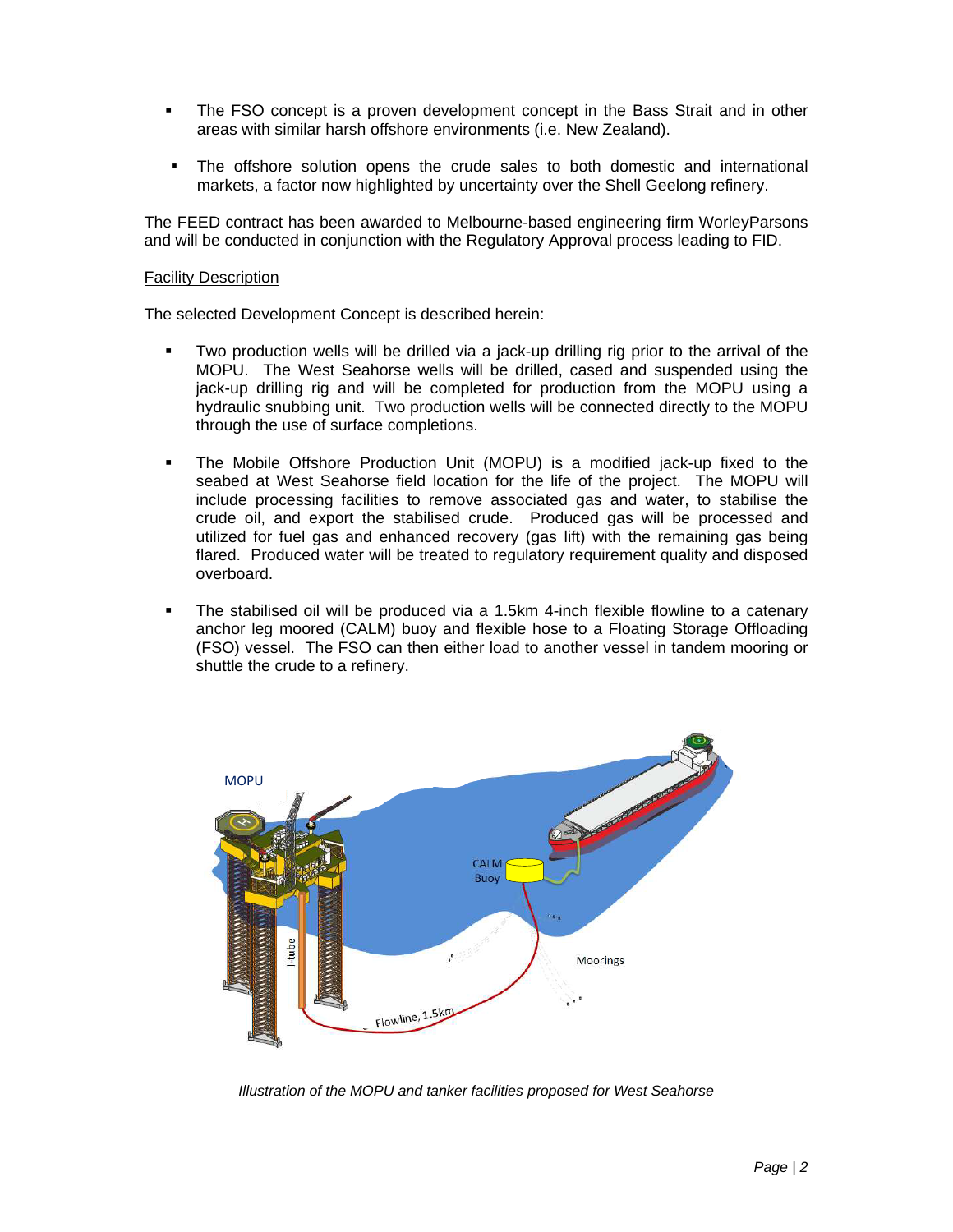

*A typical MOPU* 

# **Drilling**

The Joint Venture is currently in advanced discussions with other operators in the region with the view of forming rig club to mobilise a jack-up drilling unit into Bass Strait in the coming summer season. The use of a rig club allows for shared mobilisation costs and improved rig service costs due to the increased efficiency of a multi-well/multi-operator drilling campaign. It is envisaged that the Joint Venture will drill the West Seahorse Field in either the first or second quarter of 2014.

# Exploration

The Joint Venture is also considering drilling an additional exploration well during this drilling campaign. The current preferred prospect is Sea Lion due to its strong prospectivity and its proximity to West Seahorse, which could potentially allow a Sea Lion discovery to be produced via the West Seahorse infrastructure.

The Sea Lion prospect was the subject of an independent resource assessment (RISC 2012) as part of the Hibiscus farm-in process. This assessment reviewed 3D Oil's seismic interpretation and mapping and then calculated probabilistic volumetrics using West Seahorse analogues for reservoir parameters. The combined probabilistic estimate of the most likely (P50) Prospective Resources for the three main target levels was 11.0 mmbbl of oil.

# Financing

Under the terms of the VIC/P57 farm-in agreement, Hibiscus has deposited \$20.25 million into joint venture accounts with the Commonwealth Bank of Australia comprising \$13.5 million into the Joint Account and \$6.75 million into an escrow account. A further tranche of \$6.75 million will be deposited into the escrow account upon the exhaustion of the other monies. Expenditure in excess of the \$27 million farm-in funding will be contributed in accordance with joint venture interests.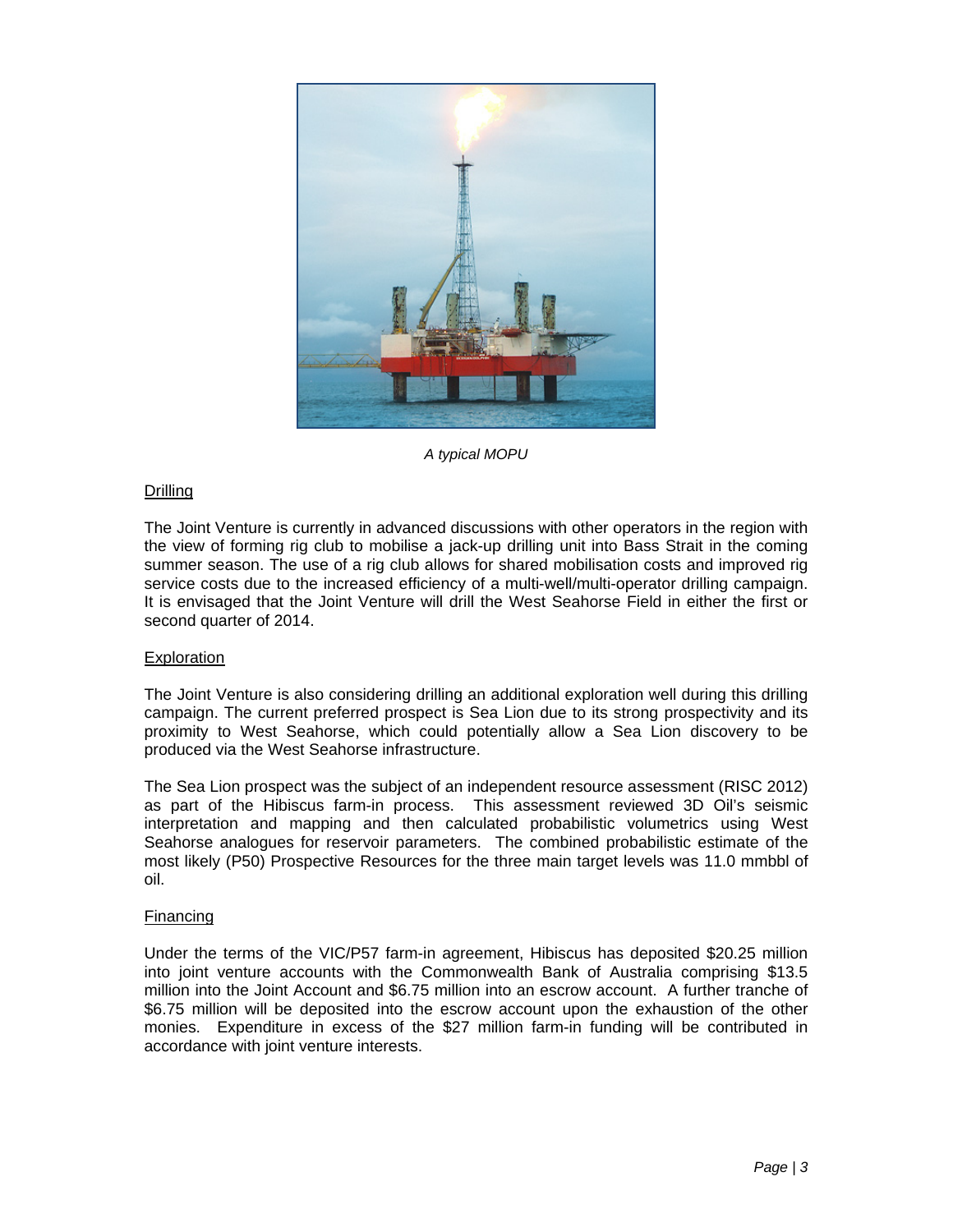The Joint Venture has received favourable responses from early discussions with project financiers. Now that the concept selection is finalised, the Joint Venture will proceed to formalise project funding arrangements which are expected to be predominantly project debt and some additional equity. 3D Oil and Hibiscus are working closely together on West Seahorse funding and intend to approach debt markets as a joint venture.

# West Seahorse Oil Field Background

Independent experts engaged by 3D Oil have determined a best estimate of 9.2 million barrels of recoverable oil from West Seahorse (2C Contingent Resources).

The West Seahorse oil reservoir is approximately 1400 metres below sea level in some of the same high-productivity sandstones that have historically contributed to the prolific oil fields of the Gippsland Basin. Initial oil production rates are expected to be as high as 12,000 barrels of oil per day.

The joint venture has adopted an aggressive project schedule and has assembled a project team who have been working on engineering, planning and approvals for the West Seahorse development project, with the objective of producing oil within approximately two years.

The West Seahorse field lies 14km offshore from Ninety Mile Beach in 39 metres of water, 18km SSE of the Gippsland town of Loch Sport. The area hosts existing oil and gas infrastructure, with West Seahorse located 38km east of the onshore Esso Longford Gas Plant and 11km from Esso's offshore Barracouta platform.



*Location Map*